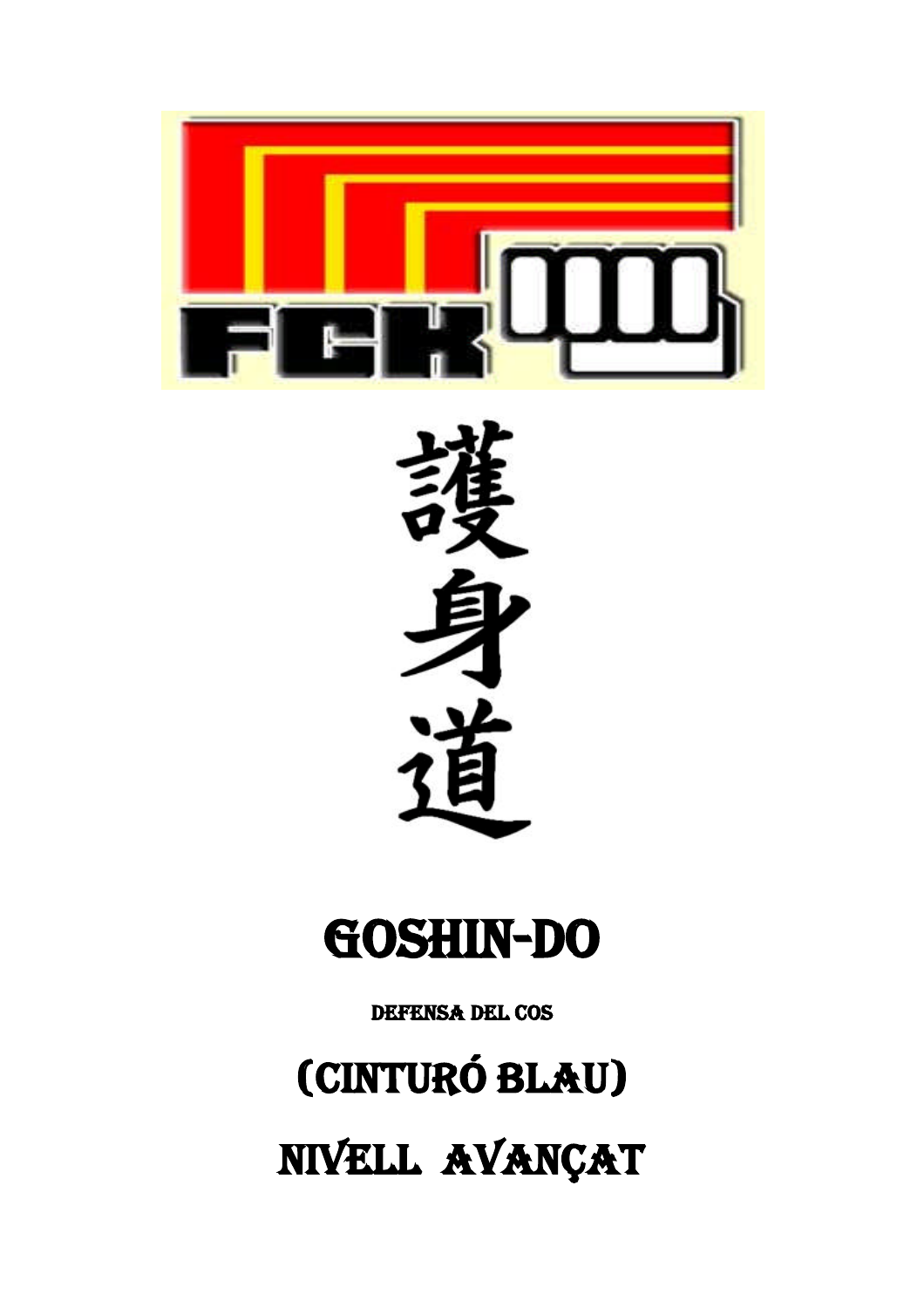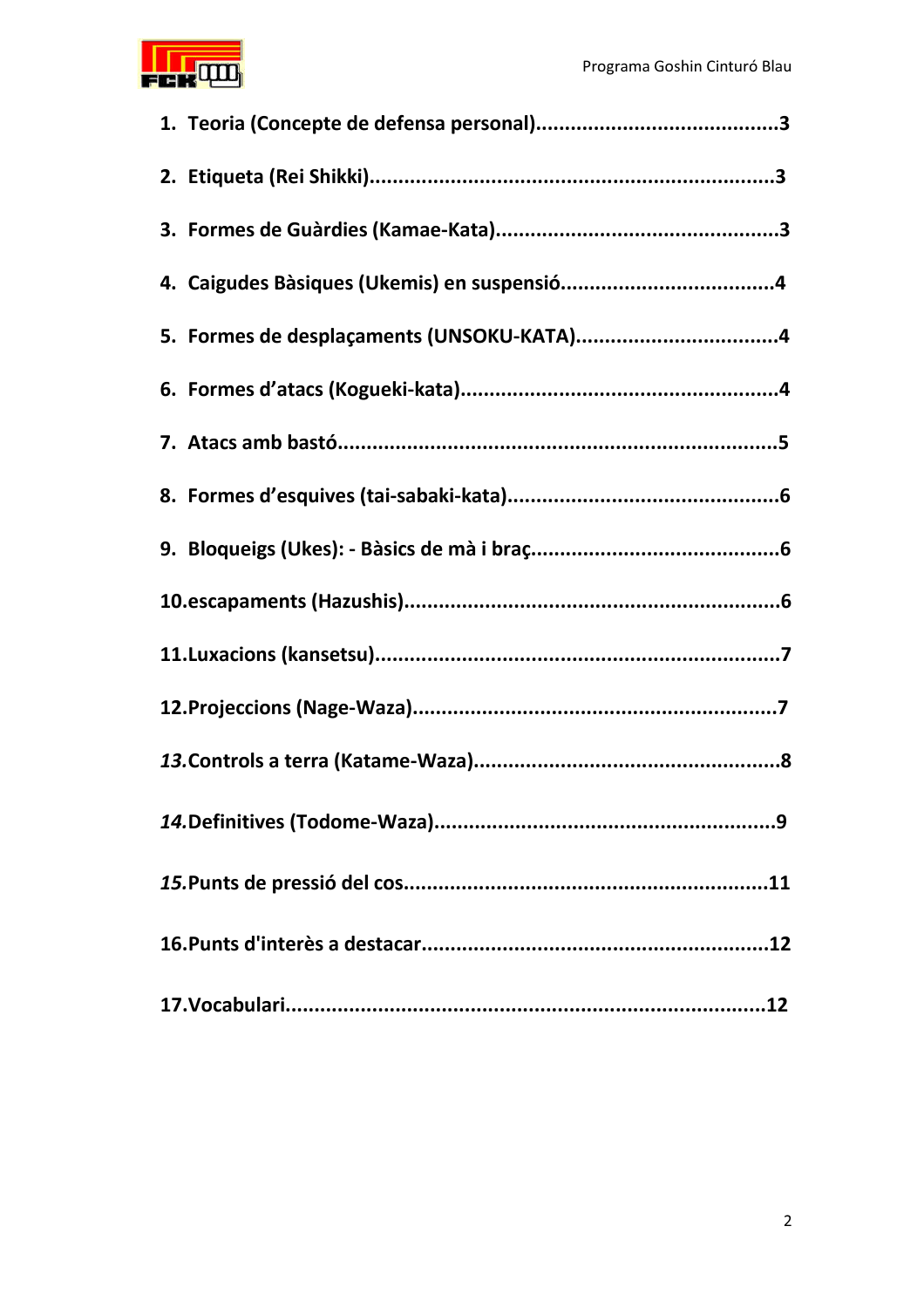

#### **CINTURO BLAU - NIVELL AVANCAT**

#### 1. Teoria (Concepte de defensa personal)

S'entén com a defensa personal : un compendi d'estratègies i tècniques destinades a salvaguardar l'integritat física, controlant i neutralitzant l'adversari amb el minin de lesions possibles. No compleix cap requisit arbitral, sent l'únic i absolut objectiu l'eficàcia del control de l'adversari i/o el seu atac, respectant en tot cas l'oportunitat i l'eficiència. Es basa en :

- Guàrdies i distàncies.
- Desplacaments.
- Posicions.
- Esquives.
- Caigudes.
- Defenses i atacs de genolls i cames.
- Defenses i atacs colze i ma.
- Defenses agafant.
- Tècniques de control de l'adversari.
- $\mathbf{u}$ d'estrangulació.
- Ĥ. de projecció, escombrades i desequilibris.
- $\mathbf{H}$ de luxacions.
- $\mathbf H$ d'immobilitzacions
- $\mathbf H$ d'atac als punts vitals.  $\overline{a}$
- $\mathbf H$ d'escapades de les luxacions i/o atacs sorpresa.
- $\mathbf{H}$ de defensa contra armes.
- $\mathbf{H}^+$ de defensa essent a terra.
- Etc.

#### 2. Etiqueta (Rei Shikki)

KYOTSUKE: Postura d'atenció, musubi dachi, heiko-dachi. KENTO-RITSU-REY: salutació a l'adversari.

#### 3. Formes de Guàrdies (Kamae-Kata)

Posicions (Dachi)

AI-HANMI: guàrdia equivalent.

GYAKU-HANMI: guàrdia inversa

HANDACHI-WAZA: un dret (tachi) l'altre assegut (subaru).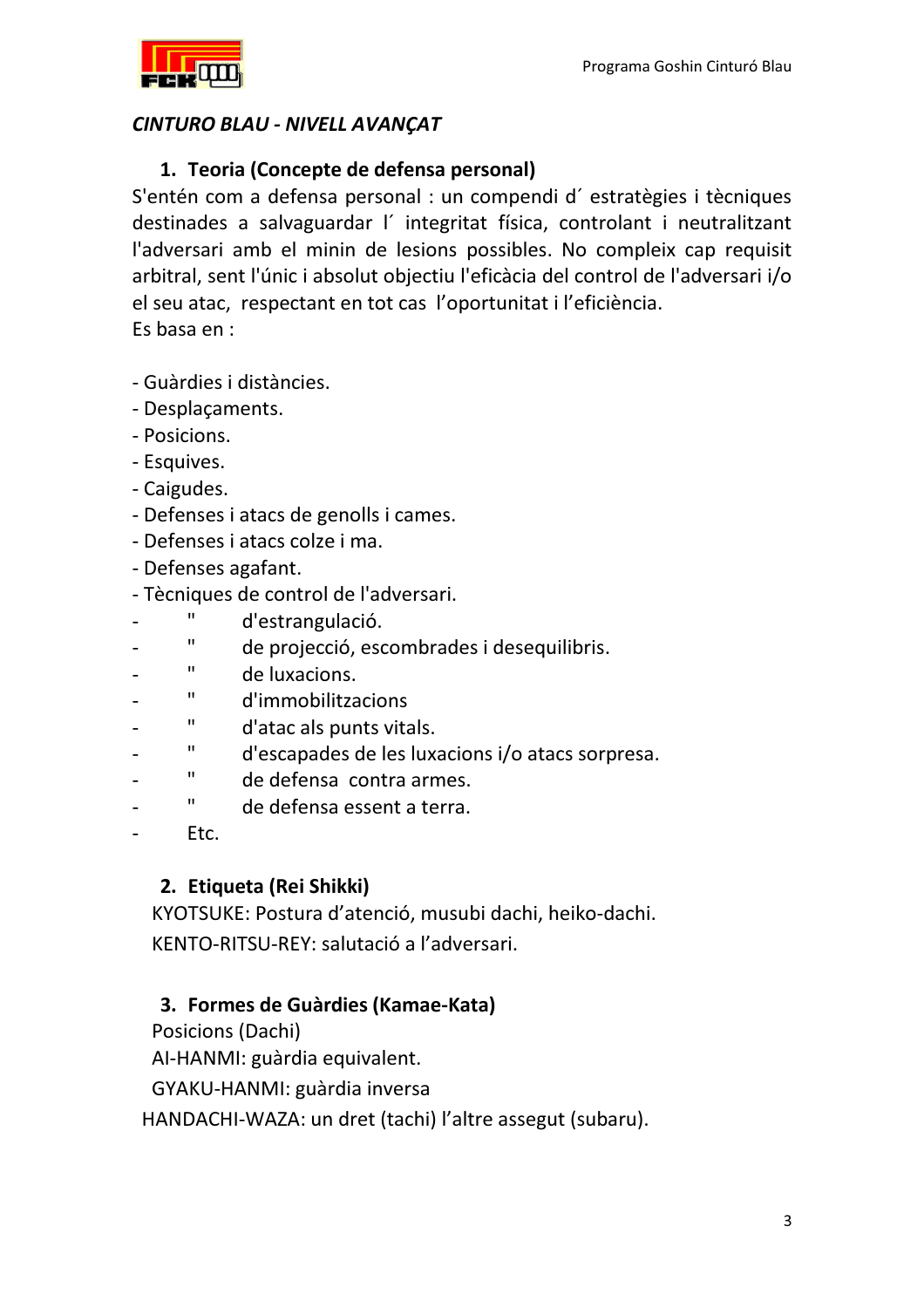

## 4. Caigudes Bàsiques (Ukemis) en suspensió

MAE-ZEMPO-UKEMI: caiguda frontal en suspensió. YOKO-UKEMI: caiguda lateral en suspensió. USHIRO-UKEMI: caiguda cap al darrera en suspensió.

#### 5. Formes de desplaçaments (UNSOKU-KATA)

SHIKKO: desplaçament de genolls i girs. KIRI-GAESHI: canvi de pivot retallant.

#### 6. Formes d'atacs (Kogueki-kata)

SOTO-MAWASHI: lateral exterior. USHIRO-GERI: cop de peu cap al darrera. MOROTE-DORI: Agafament doble a un canell.



TE-WAZA tècniques de braç:

• SHUTO-SOTO-MAWASHI: canto Exterior de la ma, circular de exterior a interior.

ATE-WAZA tècniques de curta distància.

• MAE-EMPI: cop de colze frontal.

GERI-WAZA tècniques de cama

• USHIRO-GERI: cop de peu cap al darrera.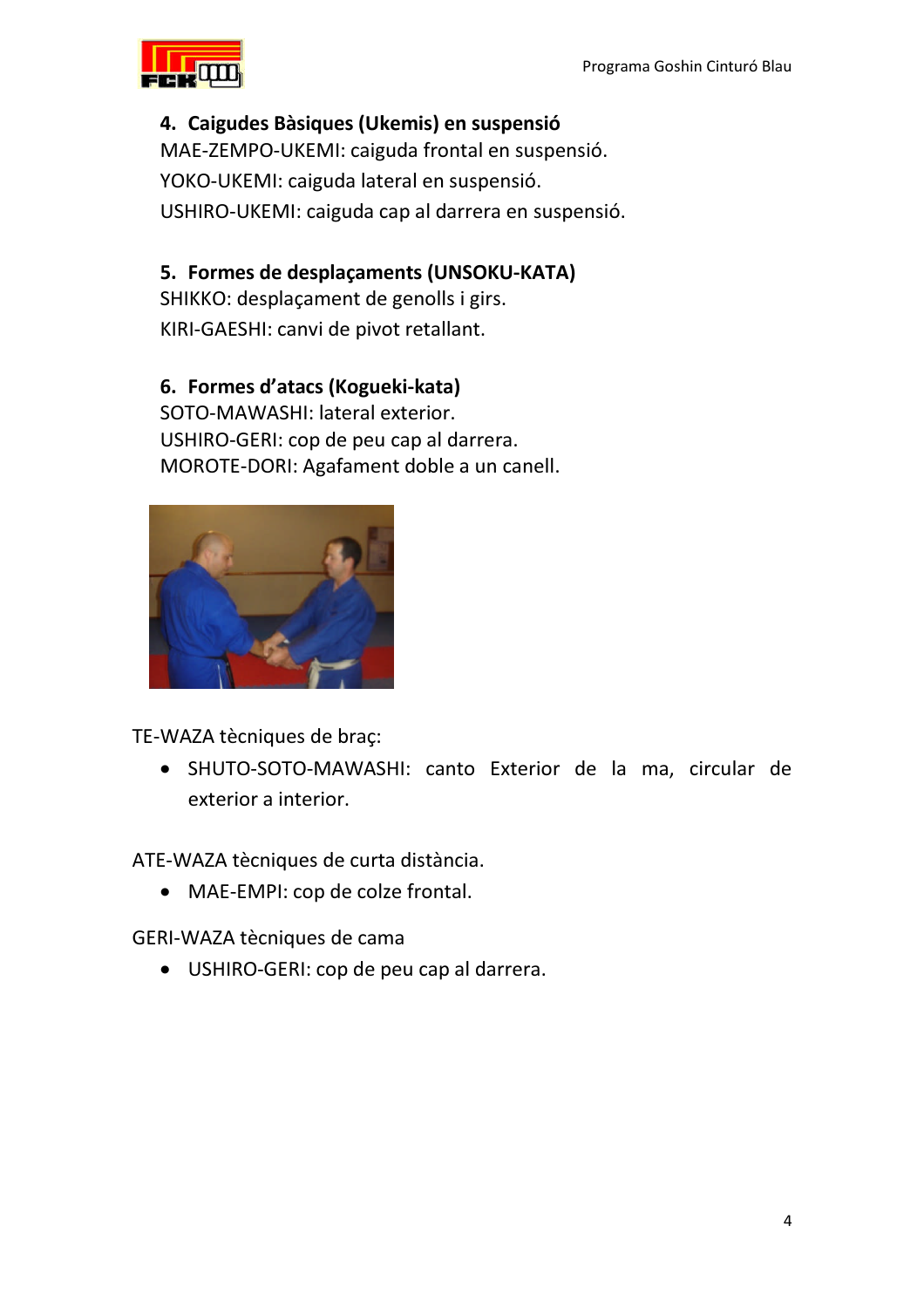

#### 7. Atacs amb bastó

En tate mawashi i tate mawashi amb el taló



En soto mawashi i soto mawashi amb el taló.



En uchi mawashi i uchi mawashi amb el taló



Punxant i punxant amb el taló



(Es realitzarà tant en jun com en gyaku.)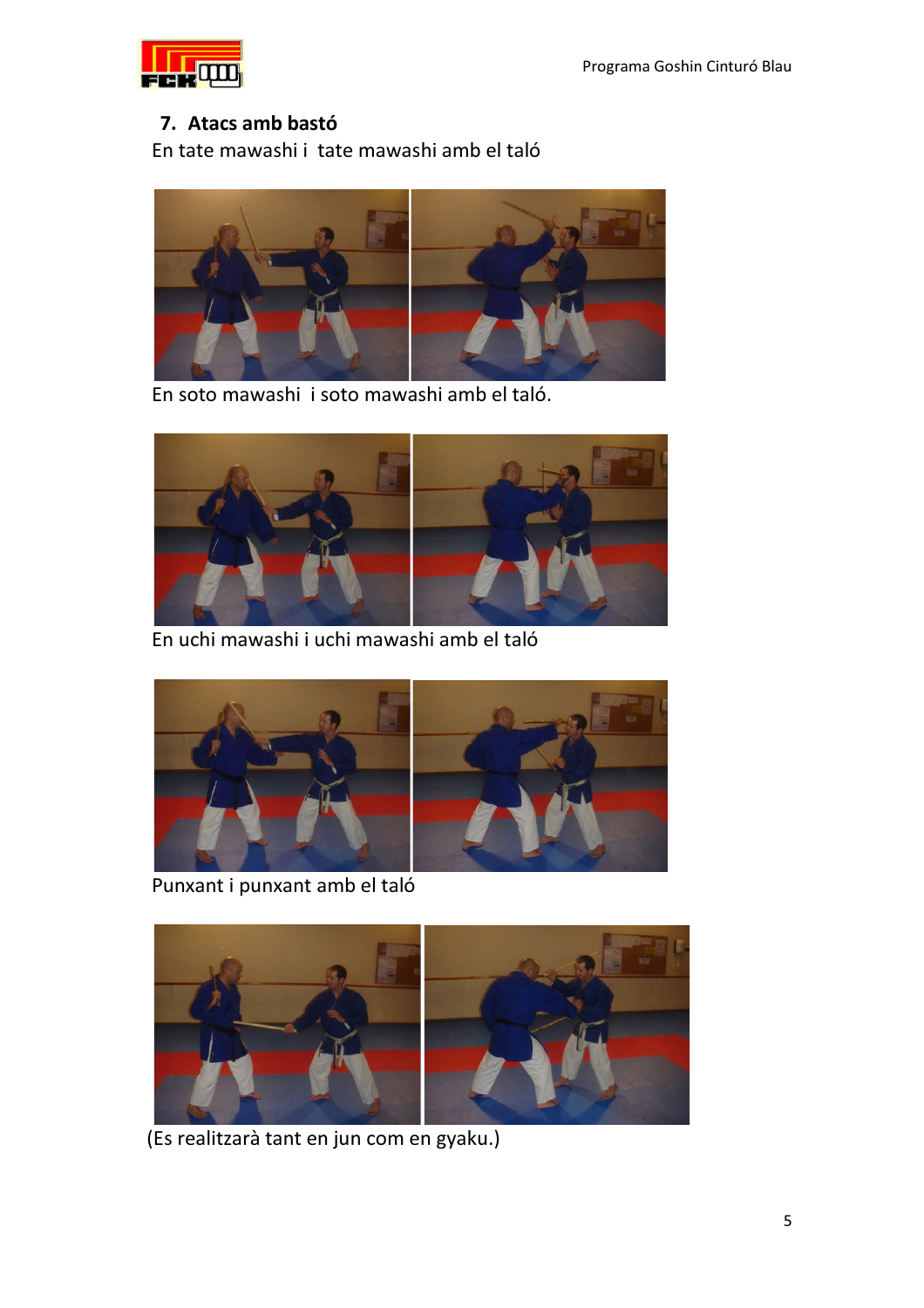

#### 8. Formes d'esquives (tai-sabaki-kata)

HIRAKI: apartar-se TENKAN: girar Amb atemis simultanis i amb desequilibris.

9. Bloqueigs (Ukes): - Bàsics de mà i braç

KOTAI-UKE: canvi de ma que defensa

De interior a exterior ascendent.

De interior a exterior descendent.

De exterior a interior ascendent.

De exterior a interior descendent.

SUWARI-UKE: defensa des de Saiza, hiza dachi, etc. posicions intermèdies.

#### 10.escapaments (Hazushis)

OSHI-NUKI: escapament descendent.



#### MORO-NUKI escapament agafant-se les mans.



JOHAKU-NUKI escapament lliscant.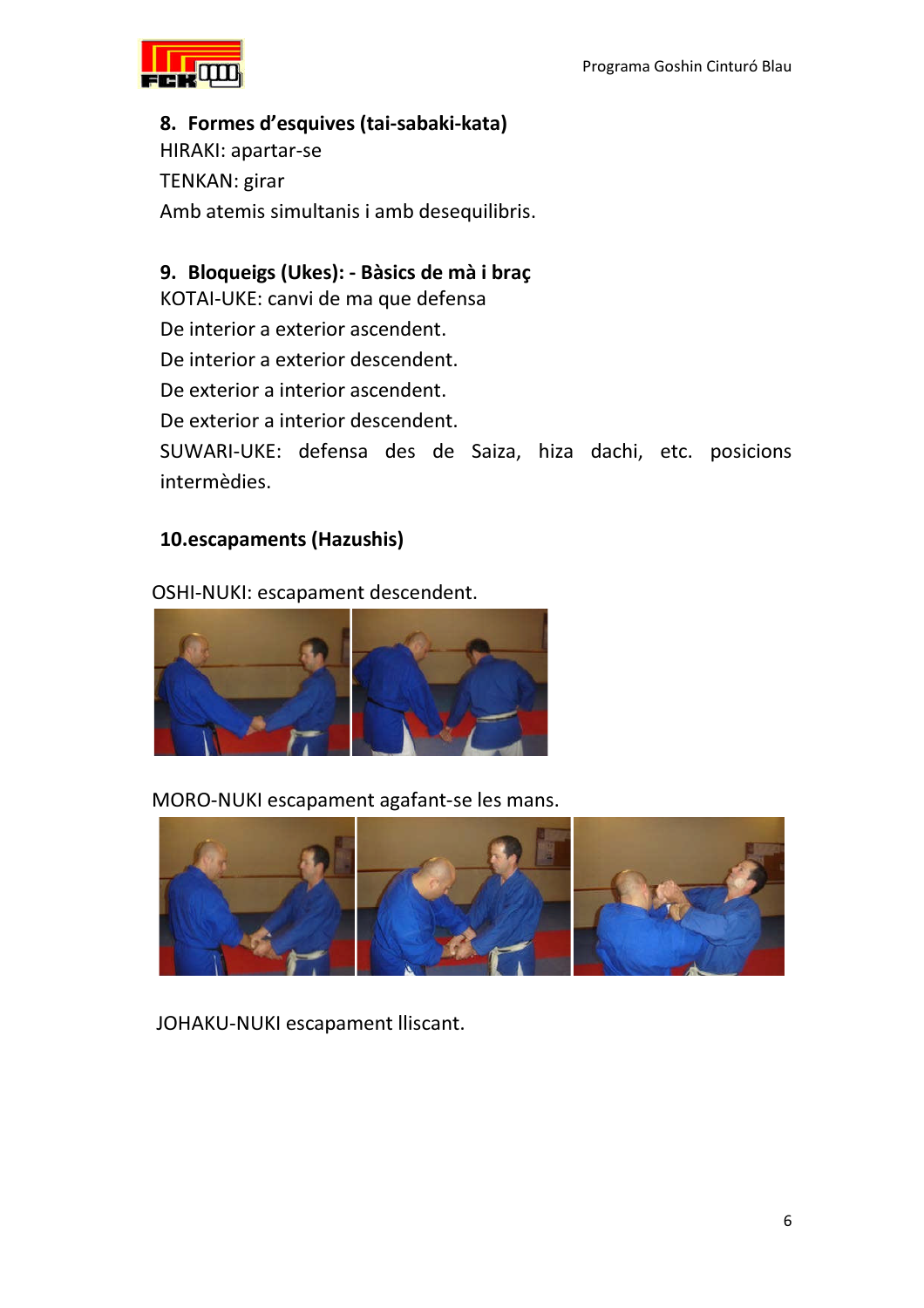

#### 11. Luxacions (kansetsu)

Bàsiques de canell (kote) i colze (ude), espatlla (kata).

KOTE-MAWASHI (com a kote-gatame, amb punt de recolzament al colze)



HARA-GATAME (control a braç recte a l'abdomen, amb control al coll)



HIJI-GAESHI (torsió de braç cap a l'exterior, amb el nostre colze i avantbraç.



12. Projeccions (Nage-Waza) ASHI-WAZA (tècniques de cama) HIZA-GURUMA (escombrada frontal del genoll previ desequilibri)

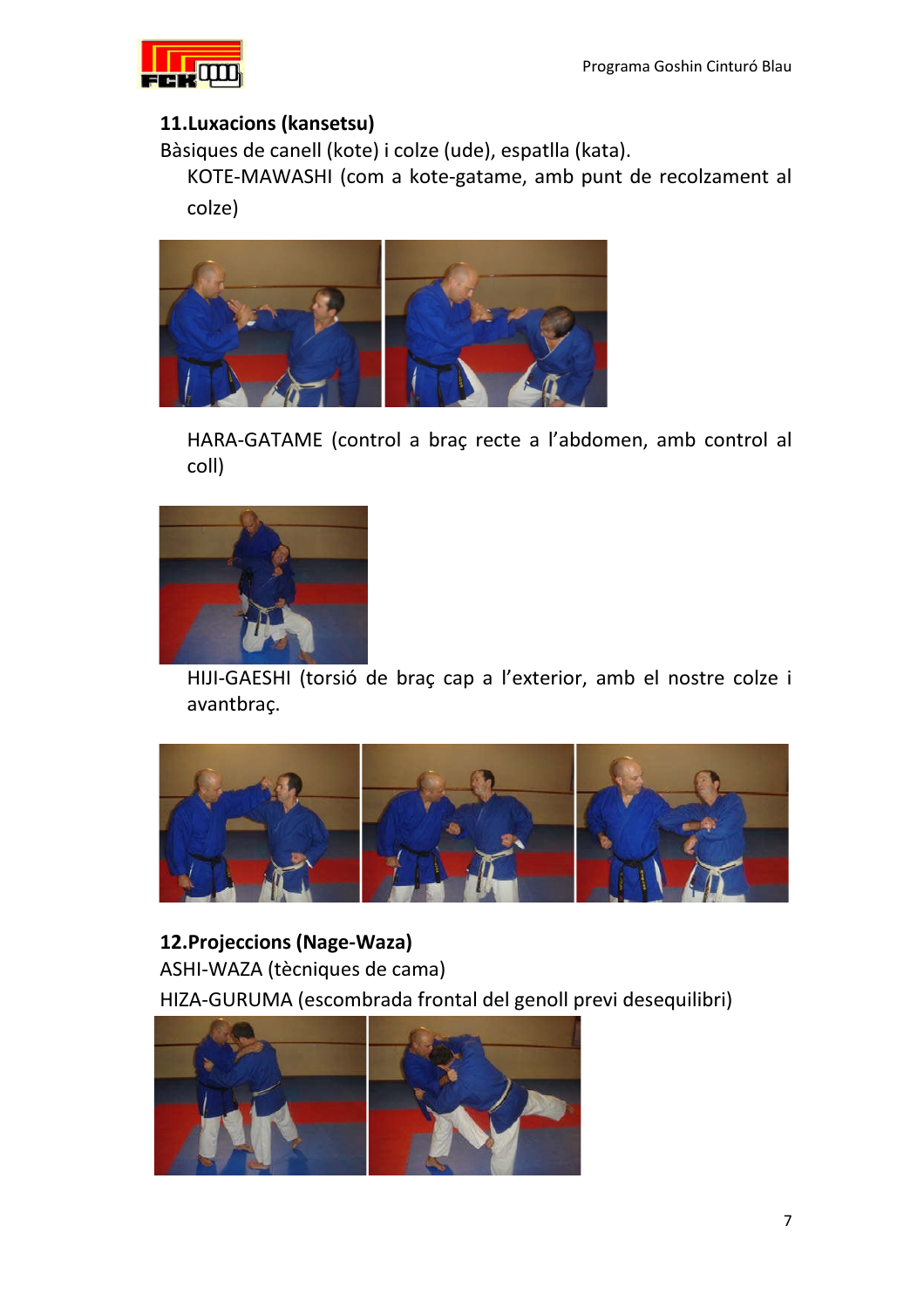

KOSHI-WAZA (tècniques de cintura)

HARAI-GOSHI (com kubi-nage, amb l'ajut de la cama per fora fent pèndul)



#### TE-WAZA (tècnica de braç)

KUBI-KANSETSU-NAGE (projecció per luxació de coll) es pot realitzar com el hara- gatame però amb el control al coll per seguidament realitzar el chikkoro.





### 13. Controls a terra (Katame-Waza)

PRONACIÓ

UDE-OSAE (control colze amb rotació de la mà.) fins al terra bocaterrosa  $(prono)$ 

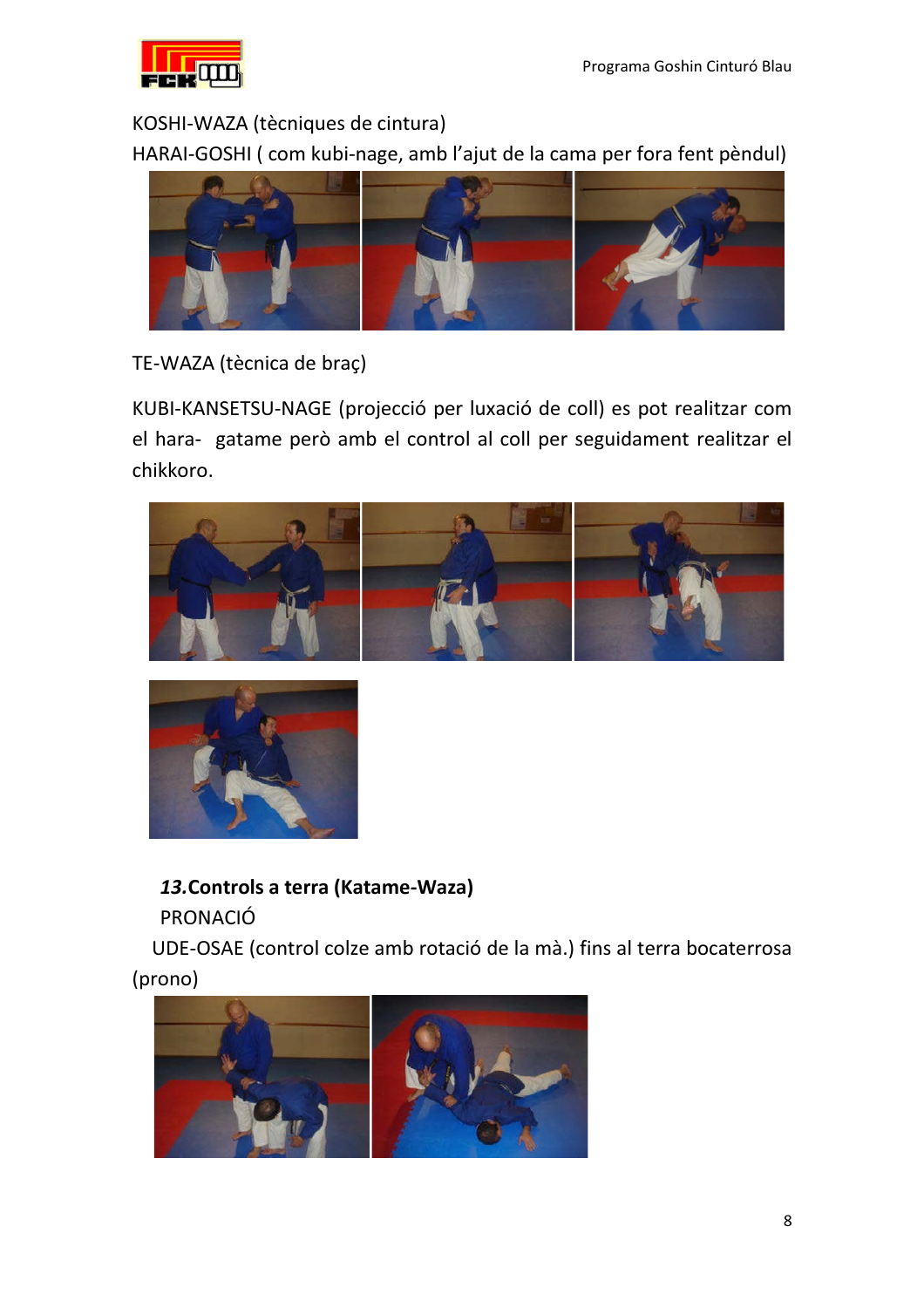

#### **SUPINACIÓ**

NE-HIJI-GAESHI (portant al terra a uke, des del mateix hiji gaeshi sense deixar-ho) cara amunt (supino) de costat.



NE-HARA-GAESHI (portant al terra a uke, des del mateix hara-gatame sense deixar-ho) cara amunt (supino) assegut.



#### 14. Definitives (Todome-Waza)

TATE-GASSO-GATAME: control contrari en supino, amb luxació a braç recte, control de colze amb ambdos genolls i torsió de canell a l'exterior.

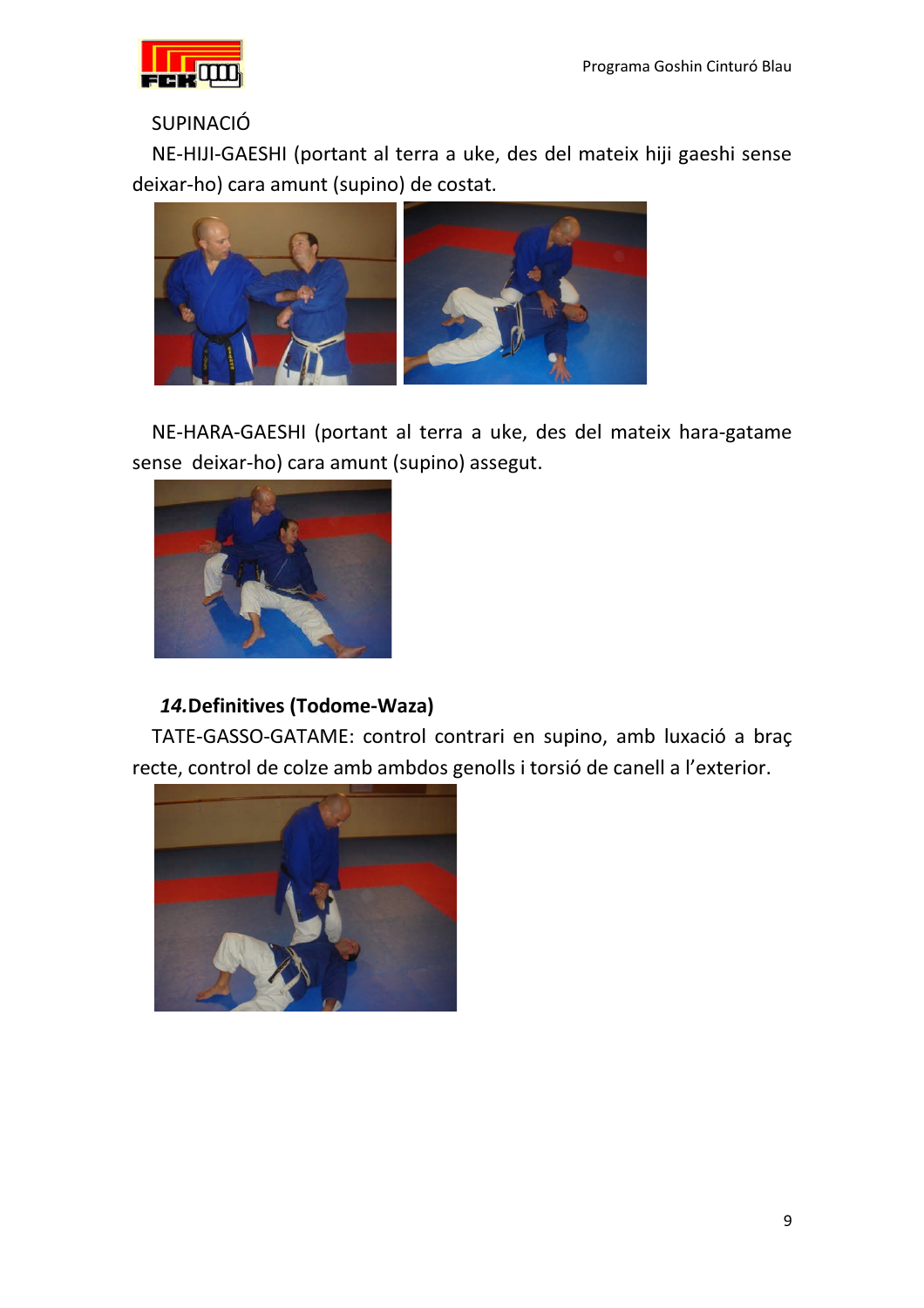

JUJY GATAME (variant al terra): igual que Tate-gasso-gatame amb control a l'avantbraç.



SHIME-WAZA

KATA-HA-JIME: estrangulació amb ude, agafant solapa, i l'altra braç busca el clatell previ control del braç de tori que enganxarem.

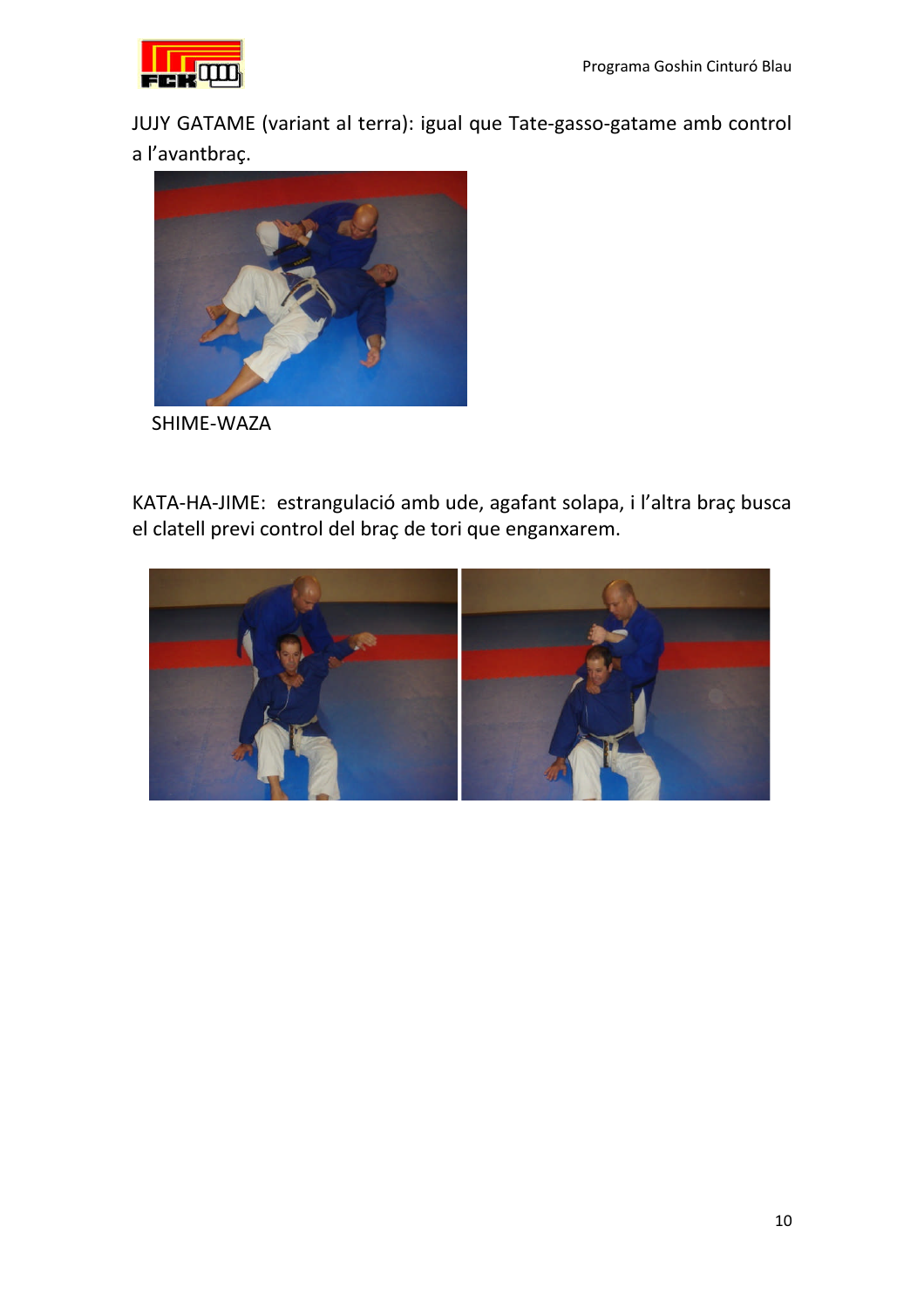

## 15. Punts de pressió del cos

pressionar, colpejar, friccionar





1.-Meridià de l'estómac E15 E16 Meridià del Pulmó P1 Meridià del

pericardi PC1

2.-Meridià de l' Baso RTE12 Meridià del fetge F12 Meridià got concepció VC2-4-6

3.-Meridià del la bufeta V13-14-15 Meridià del triple escalfador TR15

 $2. -$ 

 $3 -$